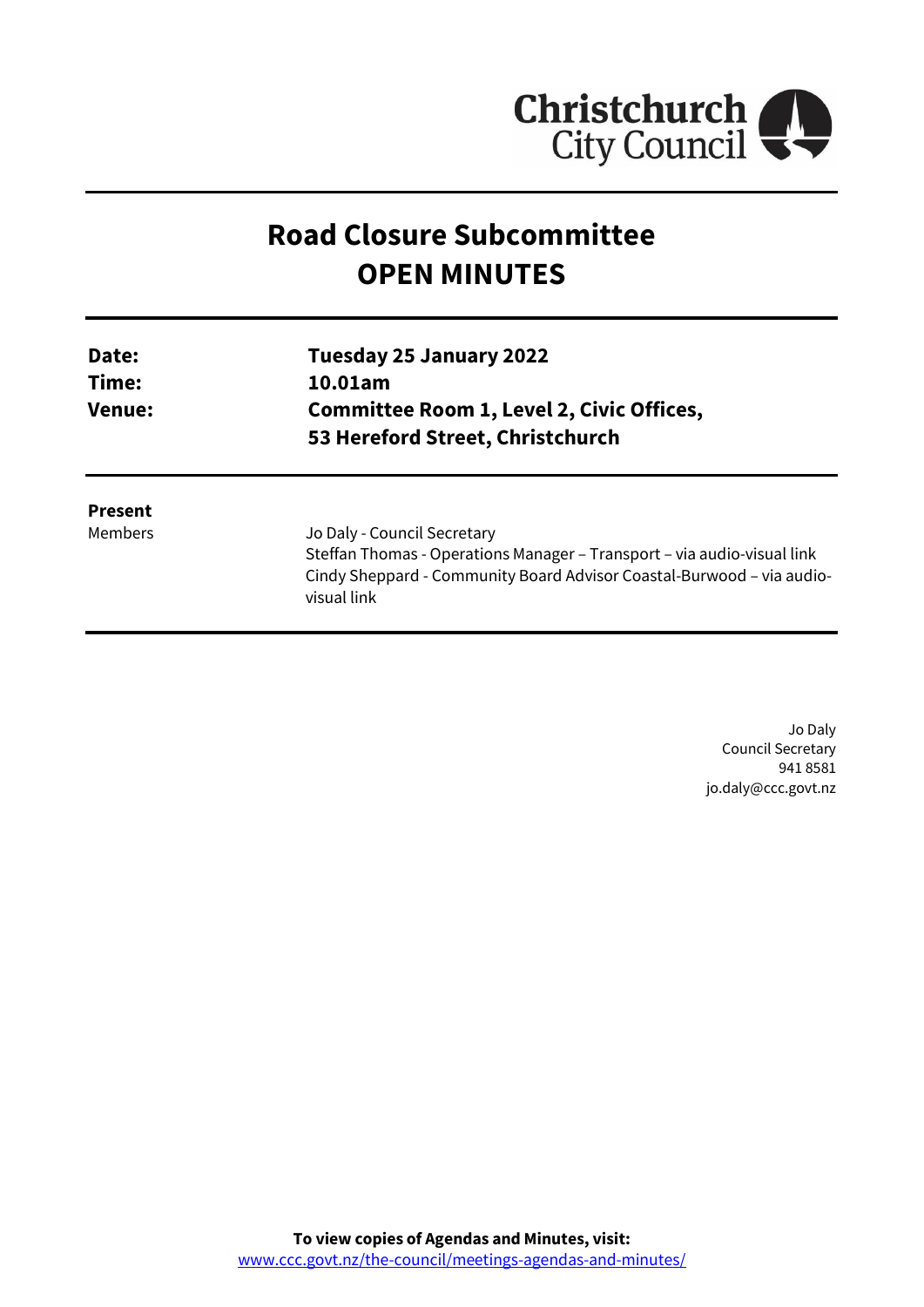

## **1. Apologies Ngā Whakapāha**

There were no apologies.

## **2. Declarations of Interest Ngā Whakapuaki Aronga**

There were no declarations of interest recorded.

## **3. Proposed temporary road closures for Coast to Coast 2022 Subcommittee Comment**

- 1. Richie Owen event organiser and Rachel Dunford, Council's Events Partnerships and Development Advisor were in attendance via audio-visual link. They provided information about the event and proposed road closures and responded to questions from Subcommittee members.
- 2. The Subcommittee considered information provided by the event organiser on the communication and engagement undertaken on the proposed road closures.
- 3. The Subcommittee was advised of an error in the officer recommendations, which should have read that the proposed road closure of Lower Styx Road is on Saturday 12 February 2022, not Sunday 13 February 2022. The correction was incorporated into the Subcommittee decision.

#### **Officer Recommendations Ngā Tūtohu**

That the Road Closure Subcommittee:

- $1.$ Receive the information in the Report.
- $2.$ Authorise the approval of temporary road closures for the Coast to Coast 2022, proposed to be deployed from 6am Saturday, 12 February 2022 to 1am, Sunday 13 February 2022:
	- a. Marine Parade, between Hawke Street and Beresford Street.
- $3.$ Authorise the approval of temporary road closures, proposed to be deployed from 11am 11pm, Sunday 13 Saturday 12 February 2022:
	- a. Lower Styx Road, between Marshland Road and 175m East to the Janet Stewart Reserve carpark entrance.

#### **Subcommittee Resolved RCS/2022/00001**

That the Road Closure Subcommittee:

- 1. Receive the information in the Report.
- $2.$ Authorise the approval of temporary road closures for the Coast to Coast 2022, proposed to be deployed from 6am Saturday, 12 February 2022 to 1am, Sunday 13 February 2022:
	- a. Marine Parade, between Hawke Street and Beresford Street.
- $\overline{3}$ . Authorise the approval of temporary road closures, proposed to be deployed from 11am 11pm, Saturday 12 February 2022:
	- a. Lower Styx Road, between Marshland Road and 175m East to the Janet Stewart Reserve carpark entrance.

Member Sheppard/Member Daly **Carried**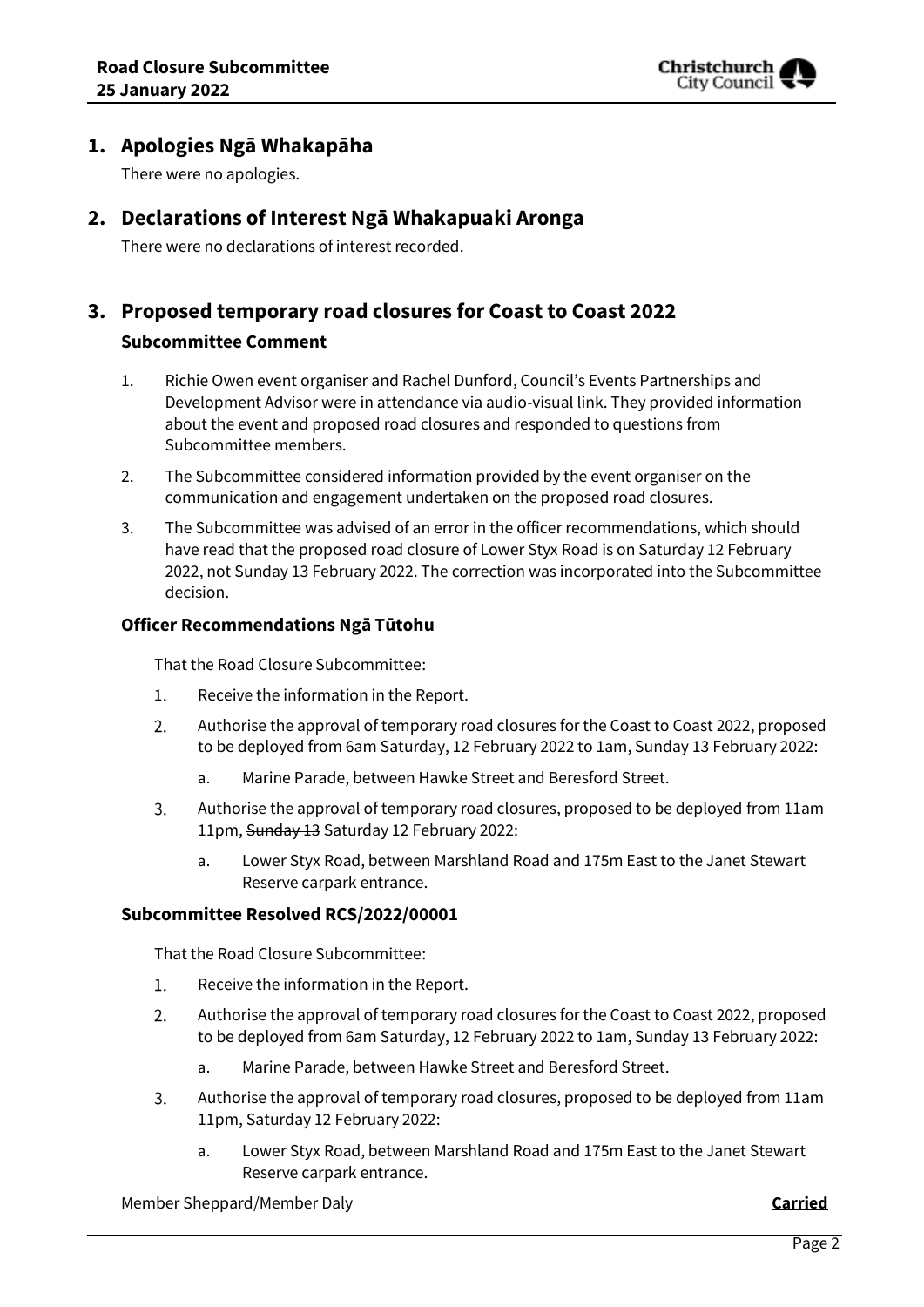

## **5. Proposed temporary road closures for Te Pae Public Open Day Subcommittee Comment**

- 1. Karine Leagay-Fisher, Te Pae and Rachel Dunford, Council's Events Partnerships and Development Advisor were in attendance via audio-visual link. They provided information about the event and proposed road closures and responded to questions from Subcommittee members.
- 2. The Subcommittee considered information provided by the event organiser on the communication and engagement undertaken on the proposed road closures.

### **Subcommittee Resolved RCS/2022/00002**

### **Office Recommendations adopted without change.**

That the Road Closure Subcommittee:

- $1.$ Receive the information in the Report.
- $2.$ Authorise the approval of temporary road closures for the Te Pae Public Open Day, proposed to be deployed from 7am to 7pm Sunday 13 February 2022:
	- a. Oxford Terrace, between Armagh Street and Gloucester Street
	- b. Gloucester Street, between Cambridge Terrace and Oxford Terrace.

Member Daly/Member Thomas **Carried**

The meeting adjourned at 10.17am and reconvened at 10.22am.

## **6. Proposed temporary road closures for SMART Christchurch Innovation Expo**

## **Subcommittee Comment**

- 1. Karine Leagay-Fisher, Te Pae and Rachel Dunford, Council's Events Partnerships and Development Advisor were in attendance via audio-visual link. They provided information about the event and proposed road closures and responded to questions from Subcommittee members.
- 2. The Subcommittee considered information provided by the event organiser on the communication and engagement undertaken on the proposed road closures.
- 3. The Council's Traffic Management Coordinator was contacted to seek clarification regarding the questions relating to the traffic management plan for the event.

## **Subcommittee Resolved RCS/2022/00003**

## **Office Recommendations adopted without change.**

That the Road Closure Subcommittee:

 $1.$ Receive the information in the Report.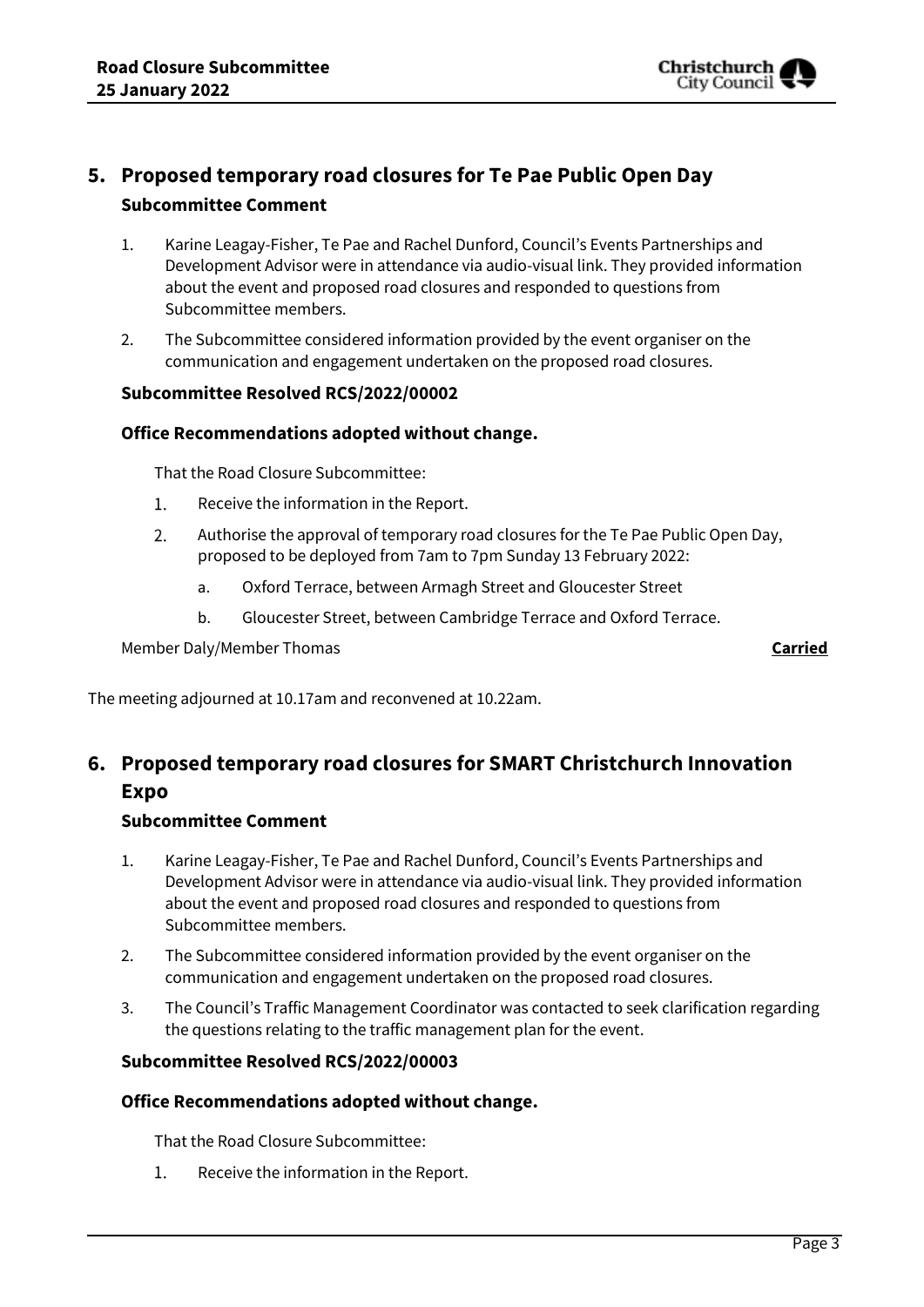

- Authorise the approval of temporary road closures for the SMART Christchurch 2. Innovation Expo, proposed to be deployed from 7am to 6pm, Sunday 20 February 2022:
	- a. Oxford Terrace, between Armagh Street and Gloucester Street
	- b. Gloucester Street, between Cambridge Terrace and Oxford Terrace.
- Authorise the approval of temporary road closures for the SMART Christchurch  $3.$ Innovation Expo, proposed to be deployed from 7am to 6pm, Monday 21 February 2022:
	- a. Oxford Terrace, between Armagh Street and Gloucester Street
	- b. Gloucester Street, between Cambridge Terrace and Oxford Terrace.

Member Sheppard/Member Thomas **Carried**

## **7. Proposed temporary road closures for Electric Avenue Music Festival 2022 Subcommittee Comment**

- 1. Sina Mulitalo, Council's Events Partnerships and Development Advisor was in attendance on behalf of TeamEvent Electric Avenue via audio-visual link and provided an overview of the event and responded to questions from Subcommittee members. Yonny Yeung from Men at Work Traffic Management was in attendance and provided an overview and responded to questions relating to the traffic management associated with the event.
- 2. The Subcommittee considered information provided by the event organiser on the communication and engagement undertaken on the proposed road closures.

### **Subcommittee Resolved RCS/2022/00004**

#### **Office Recommendations adopted without change.**

That the Road Closure Subcommittee:

- $1.$ Receive the information in the Report.
- $2.$ Authorise the approval of temporary road closures for the Electric Avenue Music Festival, proposed to be deployed from 9pm to 11.59pm on Saturday 26 February 2022.
	- a. Armagh Street, between Cranmer Square West and Park Terrace
	- b. Park Terrace, between Armagh Street and Chester Street West
	- c. Park Terrace, between Bealey Avenue and Dorset Street
	- d. Rolleston Avenue, between Armagh Street and Gloucester Street.

Member Thomas/Member Sheppard **Carried**